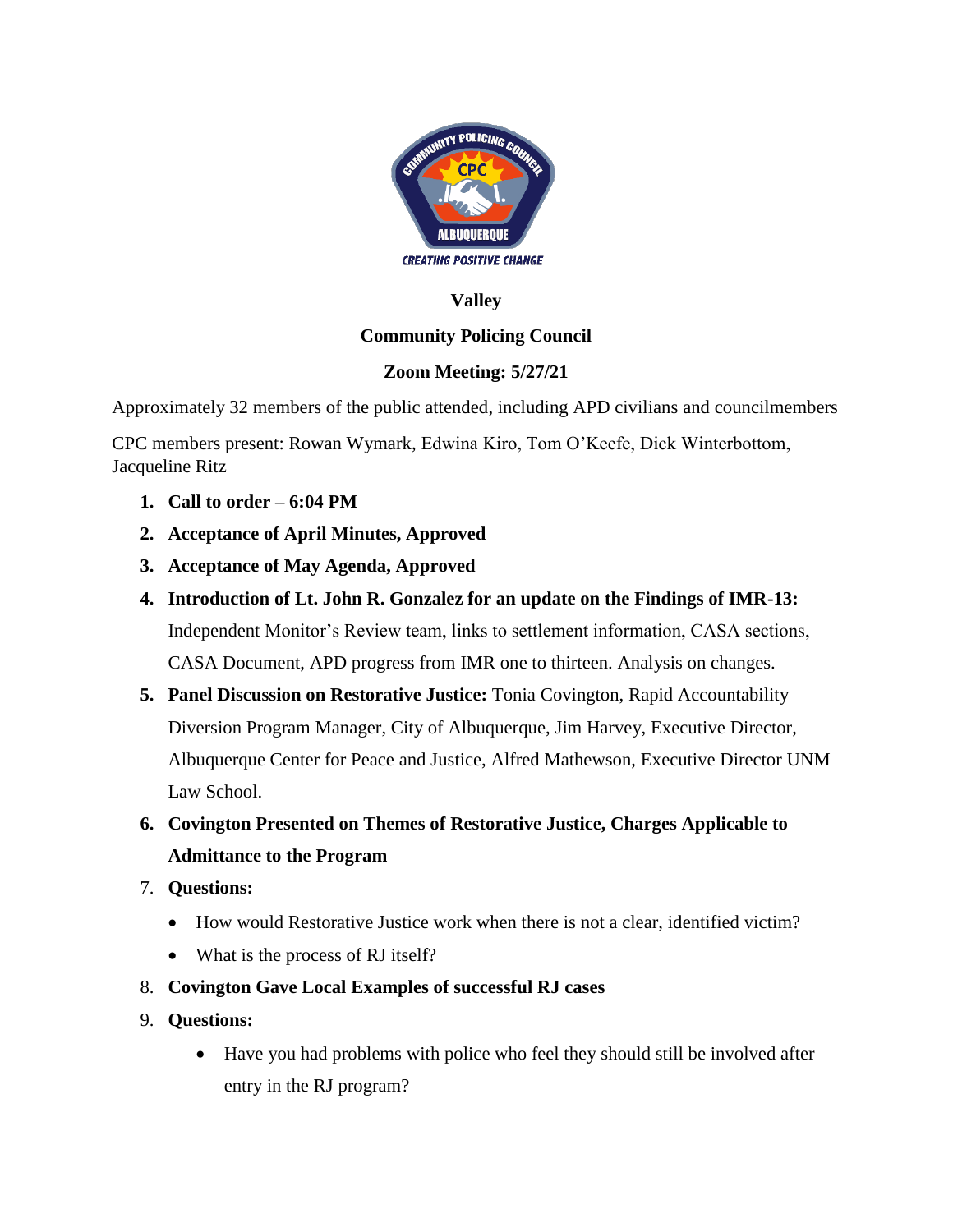- **10. Jim Harvey Spoke on RJ Making Crime Plummet in Communities**
- 11. **Covington Spoke on Some of the Challenges Facing Young Lower-Income Youth Today**
- **12. Harvey Says That These Social Programs Present an Alternative to a Uniformed Police Presence which can be Off-putting**

#### **13. Questions**

Is RJ program only for juveniles?

- **Are you able to engage with APS?**
- 14. **Alfred Mathewson spoke on the relation between RJ and the CASA:** Also student involvement, and the Truth and Reconciliation process, and community healing.

### **15. Questions:**

- Other than APS have other school districts shown an interest in RJ?
- 16. **Covington and Harvey spoke on the limits of RJ:** mental illness making some unfit to commit to the program, APS bureaucracy.
- 17. **Harvey spoke on the Benefits of RJ to APD**
- 18. **Area Cmdr. Brown agreed on the benefits of Restorative Justice;** and categorizes a few of the reasons why the program is under-utilized.

### **19. Questions:**

- What is the School to Prison Pipeline?
- Would the program be applicable for street racers?
- 20. **Cmdr. Brown Spoke on the Rapid Accountability Diversion Program:** What cases will apply, rolling out in Albuquerque, giving out flyers to officers to hand out.
- **21. Community Member Doreen McKnight Came on to Express Her Disappointment with the Police Union's** *Crime Matters More* **campaign:** Dissatisfaction with Police

Union implying that Community Policing and Reduced Crime are at odds.

- Covington implied that the campaign has racist tendencies.
- Officer Kevin Napoleone said that the views of the Police Union is not representative of that of the APD Rank and File.
- **22. Public Comment**